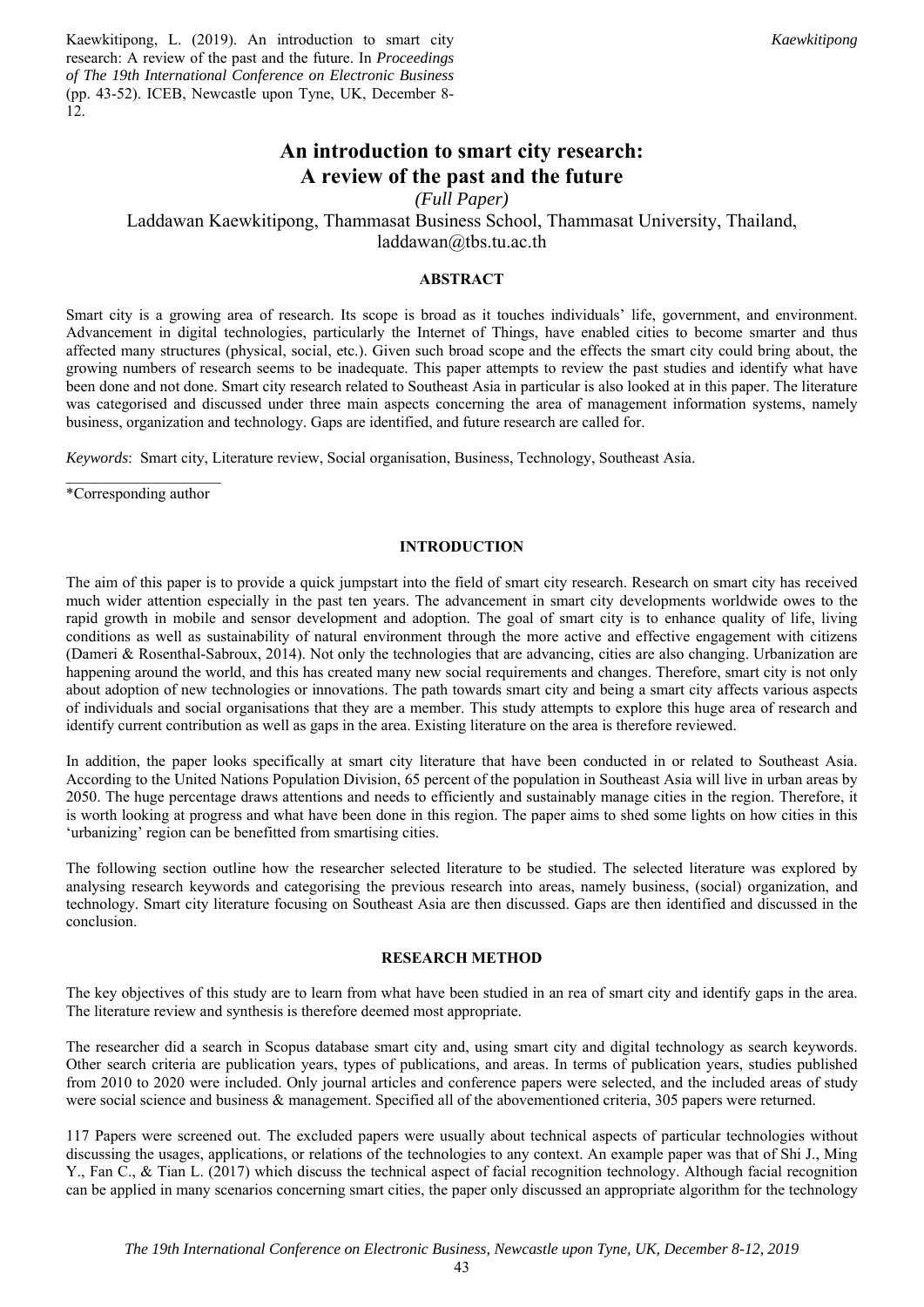without relating to any specific issues that might impact the algorithm if the technology is used in the context of smart cities. Therefore, the author excluded this paper from the primary search result. In total, 188 research papers were further analysed.

Of particular to the goal of this paper to look specifically at Southeast Asia region, the researcher again conducted a search in Scopus database. Combinations of smart city and the name of each country in Southeast Asia as well as the word 'Southeast Asia' itself were used. Other criteria, including types of publication and publication years remained the same. Search results were as follows:

- Smart city and Southeast Asia returned only 3 papers, and all are related to Singapore
- Smart city and Thailand returned 25 papers. However, if computer science papers, which focused only on advancement of Information Technologies, were excluded, the results would include only 13 papers.
- Smart city and Philippines returned 16 papers, but all are science or applied science papers
- Smart city and Laos returned no result
- Smart city and Myanmar returned 5 papers which were all about science and technology.
- Smart city and Cambodia returned no relevant result
- Smart city and Timor-leste returned no result
- Smart city and Malaysia returned 63 papers
- Smart city and Indonesia returned 9 papers
- Smart city and Vietnam returned 12 papers
- Smart city and Brunei returned only 1 paper
- Smart city and Singapore returned 35 papers, excluding material science, mathematics, and other applied science papers

## **DATA ANALYSIS AND DISCUSSION**

This section presents and discusses the result of literature synthesis. It includes the discussion on definition and scope of smart city, the findings from an analysis of keywords extracted from the previous studies, and the business-organisation-technology perspectives (A framework adopted from Laudon & Laudon (2017)' s MIS textbook)

## *Definition and scope of smart city*

Smart city can be broadly understood as a form of urban innovation, concerning economy, people, lifestyle, governance, mobility, and environment (Nam, *et al.*, 2011). Therefore, smart city development involves investments not only in technologies but also human and social capital as well as organisational and policy innovation (Ojo *et al.*, 2014). In terms of the ultimate goals, smart city efforts should lead to sustainable economic growth and a high quality of life, while at the same time focus on managing well the natural resources through participatory governance. In essence, smart city is a complex "Socio-technical System of Systems" (Ojo *et al.*, 2014), for example economic systems, social systems, environment systems, etc.

From the definition of the smart city, it can be seen that the scope of smart city research involves various aspects. Cityinfrastructure wise, the scope covers transportation & mobility, energy, water, library, school, and many more. Technology wise, advancement, adoptions, and applications of IoTs, Big Data, Sensors, and AI are among the top lists. Related to technological areas are data issues, concerning data models, data management, data privacy and security, geospatial data, etc. Additionally, the relationship between government and citizen, the way to engage citizen, citizen's roles, individual's lifestyle, the form of communities, politics, and governance are all affected by the urbanization and smartization of the city. Smart city also involves issues concerning digital transformation (Brandt *et al.*, 2016). It is essentially the transformation that affects several components/members of a city.

This list of concerning issues is not definite. In fact, it is only the tip of a smart city iceberg. The next section further reveals what have been covered and uncovered.

## *Keyword analysis*

The 188 papers involve 633 distinct keywords. Unsurprisingly, 'smart cities' or 'smart city' are the most popular with the frequency of 73 and 46 occurrences respectively. However, the word 'smart' have been used in 55 distinct keywords (listed in Table 1), for example, smart government, smart home, smart community, smart neighborhood and smart parking. This is in line with the wide scope of smart city discussed in the previous section. The tag cloud created from the 633 keywords (as shown in Figure 1) also shows that the word smart has been referred to most often, and other often-seen words are digital, data, technology, urban and city. In addition, the figure reveals that technology, ICT, innovation and data are usually involved when researchers think of smart city. In other words, information technologies are considered an important part of smart city. The further analysis into the top 5 keywords apart from smart city (and smart cities) shown in table 2 confirms that the main interest of smart city is concerned with technologies. Social and business aspects are missing from this set of keywords.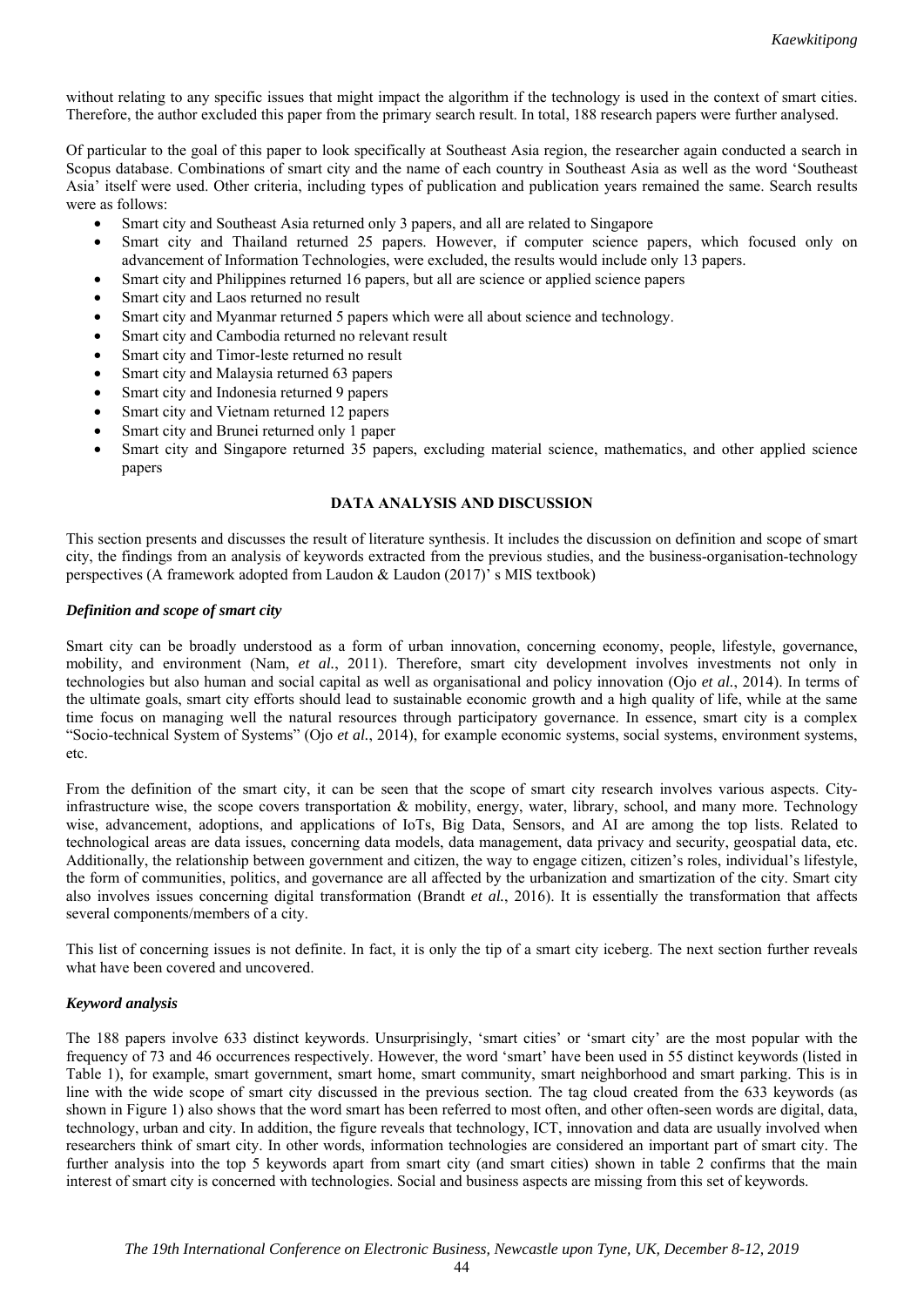

Figure 1: A tag cloud of keywords extracted from the previous smart city research included in this study

| <b>Keywords containing smart</b>            |                |                                       |              |  |  |
|---------------------------------------------|----------------|---------------------------------------|--------------|--|--|
| <b>Keyword</b>                              | Frequency      | <b>Keyword</b>                        | Frequency    |  |  |
| smart city                                  | 73             | smart city-related concerns           | 1            |  |  |
| smart cities                                | 46             | smart digital technology              | 1            |  |  |
| smart citizen                               | 3              | smart energy                          | 1            |  |  |
| smart communities                           | 3              | smart energy and smart infrastructure | 1            |  |  |
| smart government                            | 3              | smart governance                      | 1            |  |  |
| smart mobility                              | $\overline{3}$ | smart grids                           | 1            |  |  |
| smart buildings                             | $\overline{2}$ | smart healthcare                      | 1            |  |  |
| smart home                                  | $\overline{2}$ | smart human cities                    | 1            |  |  |
| smart neighborhood                          | $\overline{2}$ | smart learning environment            | 1            |  |  |
| smart parking                               | $\overline{2}$ | smart mapping                         | 1            |  |  |
| smart tourism destination                   | $\overline{2}$ | smart motorways                       | 1            |  |  |
| smart urbanism                              | $\overline{2}$ | smart old-age care                    | 1            |  |  |
| African smart cities                        | $\mathbf{1}$   | smart resident                        | 1            |  |  |
| data-driven smart city                      | $\mathbf{1}$   | smart security                        | 1            |  |  |
| Geoinformatics and smart city               | $\mathbf{1}$   | smart sensing                         | 1            |  |  |
| human smart cities                          | 1              | smart solutions                       | 1            |  |  |
| singapore, smart nation, smart<br>urbanism  | 1              | smart storage                         | 1            |  |  |
| smart                                       | $\mathbf{1}$   | smart sustainable city                | 1            |  |  |
| smart agriculture                           | 1              | smart technologies                    | $\mathbf{1}$ |  |  |
| smart cities and homes                      | $\mathbf{1}$   | smart tourism                         | $\mathbf{1}$ |  |  |
| smart cities mission                        | 1              | smart urban mobility                  | 1            |  |  |
| smart city application                      | 1              | smarter cities challenges             | 1            |  |  |
| smart city learning                         | 1              | smartization                          | 1            |  |  |
| smart city network                          | $\mathbf{1}$   | smartphone application                | $\mathbf{1}$ |  |  |
| smart city planning                         | 1              | smart-sustainability fix              | 1            |  |  |
| smart city systems                          | 1              | sustainable smart energy city         | 1            |  |  |
| smart city technologies                     | $\mathbf{1}$   | The "smart cities" project            | 1            |  |  |
| smart city wheel                            |                |                                       |              |  |  |
| Total 55 distinct keywords, 186 occurrences |                |                                       |              |  |  |

Table 1: Keywords contain the word 'smart'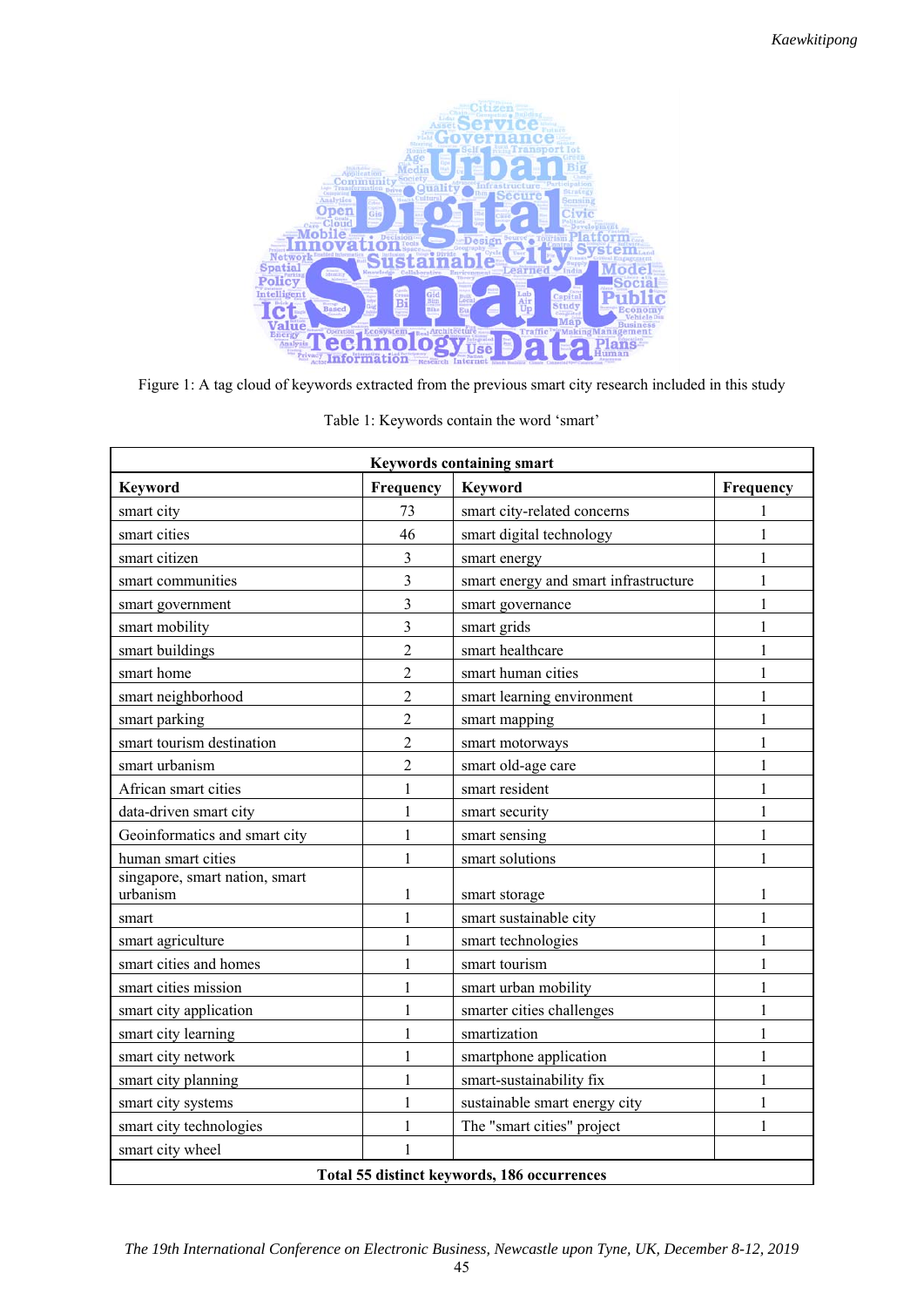| <b>Keyword</b>       | Frequency |
|----------------------|-----------|
| <b>Big Data</b>      | 22        |
| <b>ICT/ICTs</b>      | 19        |
| internet of things   | 18        |
| digital technologies |           |
| digital city         |           |

Table 2: Top 5 keywords (when excluded smart city)

Keywords containing data or information appeared altogether 79 times, as often as keywords concerning technologies. Various aspects of data and information are studied. Examples are data structures, data economy, data models, quality of data, security, and privacy concerns. The relatively high number of data-related keywords show that an ability of smart city to generate a lot more data is well recognised. However, to be able to fully benefit from the big data (that will be generated from a smart city), research concerning how to structure, store, secure, and manage the data are still needed. Additionally, since technology's providers and city managers (or governors) will have access to data that reveal almost all aspects of citizens' life, data privacy, security, and ethical use of data should be put to priority. From Table 3, nonetheless, keywords related to these areas appear in extremely low number, showing a big gap and a need for further study.

Table 3: Keywords containing data or information

| Keywords containing data or information    |                |                                                |              |  |  |
|--------------------------------------------|----------------|------------------------------------------------|--------------|--|--|
| <b>Keyword</b>                             | Frequency      | <b>Keyword</b>                                 | Frequency    |  |  |
| Big Data                                   | 22             | Geoinformatics and smart city                  | 1            |  |  |
| open data                                  | $\overline{4}$ | Geospatial information                         | $\mathbf{1}$ |  |  |
| data analytics                             | $\overline{2}$ | Informatics                                    | $\mathbf{1}$ |  |  |
| data economy                               | 2              | information quality attributes                 | 1            |  |  |
| Information                                | $\overline{2}$ | information security awareness                 | $\mathbf{1}$ |  |  |
| Information insecurity                     | $\overline{2}$ | information sharing                            | $\mathbf{1}$ |  |  |
| information islands                        | $\overline{2}$ | information society                            | $\mathbf{1}$ |  |  |
| urban informatics                          | $\overline{2}$ | information technology                         | $\mathbf{1}$ |  |  |
| 3D geospatial data                         | 1              | informational footprints                       | $\mathbf{1}$ |  |  |
| 3D spatial database                        | $\mathbf{1}$   | information-technological platform             | $\mathbf{1}$ |  |  |
| Big data visualization                     | 1              | infostructures                                 | $\mathbf{1}$ |  |  |
| community informatics                      | 1              | metadata models                                | 1            |  |  |
| data                                       | $\mathbf{1}$   | mobile phone data                              | $\mathbf{1}$ |  |  |
| data collection and update                 | 1              | public geospatial information                  | 1            |  |  |
| data commons                               | 1              | public sector information                      | 1            |  |  |
| data marketplace                           | $\mathbf{1}$   | research data                                  | $\mathbf{1}$ |  |  |
| data mining                                | 1              | research data management                       | $\mathbf{1}$ |  |  |
| data ownership                             | 1              | secure data contribution                       | $\mathbf{1}$ |  |  |
| data privacy                               | 1              | spatial big data                               | $\mathbf{1}$ |  |  |
| data self-determination                    | $\mathbf{1}$   | spatial data infrastructure                    | $\mathbf{1}$ |  |  |
| data structure                             | 1              | spatial data mining                            | $\mathbf{1}$ |  |  |
| data-driven decision-making                | 1              | temporal data                                  | $\mathbf{1}$ |  |  |
| data-driven smart city                     | 1              | temporal-spatial information<br>infrastructure | 1            |  |  |
| Decentralized data storage                 | 1              | transit data                                   | 1            |  |  |
| digital data                               | 1              |                                                |              |  |  |
| Total 49 distinct keywords, 79 occurrences |                |                                                |              |  |  |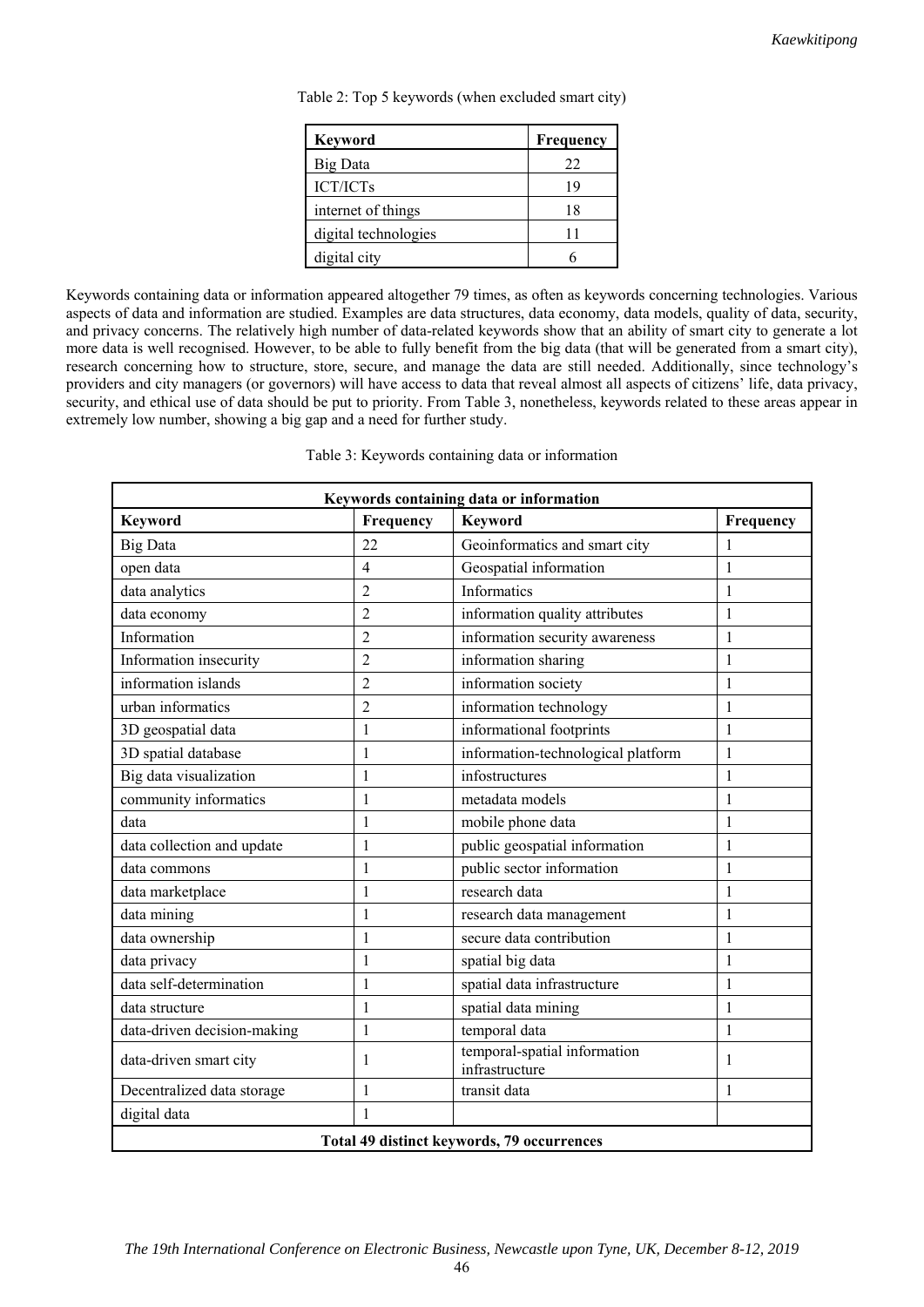Keywords containing 'urban' are also popular with the total frequency of 58. Examples of keywords, containing 'urban' are smart urban, urbanism, urban planning, urban design, urbanization, etc. Less often-seen keywords are those concerning governance and/or government (with 24 occurrences), citizen (with 18 occurrences), security and/or privacy (with 15 occurrences), and policy (with 7 occurrences).

Interestingly, while lifestyle is included in the definition, only one keyword related to lifestyle, which is "unhealthy lifestyle", appeared only once from 960 occurrences of 633 distinct keywords. This highlights a big gap in the existing literature where focus was mainly put on technological issues. An attempt to categorise existing literature into business-, organisation-, and technology-related studies in the next section further identifies this gap.

## *Organisational, Business, and Technological aspects concerning smart city*

This section discusses what have been done in prior literature on smart city and highlights gaps or issues that have not been addressed. The discussion is categorised into 3 aspects, namely business, (social) organisation and technology. The three aspects are an overarching framework that has been used in Laudon and Laudon's MIS textbook for many years. According to Laudon and Laudon (2017), to successfully apply and manage information systems in any organization, issues related to business, organisation, and technology need to be taken into consideration. Considering smart city an application of several new information systems in a large-scale and complex organisation, the researcher perceives the framework as an appropriate lens which provides a top-eye view of interrelated components of complex problems. The following subsections, therefore, categorise and discuss the existing literature from the aspects of technological, business and (social) organisation, respectively

## Technological aspects

The technical aspects of smart city have been widely studied and well covered. Digital technologies that have been studied includes various technologies for various usage scenarios. Examples are:

- Design of a cloud-based backup center (hardware & software platform for data sharing, exchange and backup) for digital highway (Zhou *et al.*, 2019)
- •
- Blockchain technology and its application to storing and managing citizen's identify in the context of smart city (Rivera *et al.*, 2017)
- Big Data analysis techniques and applications to better understand and manage cities (Balduini *et al.*, 2019)
- Big Data engine for integrating and analysing a large volume of heterogeneous data generated by various sources in the smart city context (Attanasio *et al.*, 2016)
- Experiment to test the performance of Hybrid Adaptive Bandwidth and Power Algorithm to optimize power drain, battery lifetime, delay and packet loss ratio (Sodhro *et al.*, 2019)
- Designed data standards of Internet of Things, covering issues such as real-time acquisition, mass storage and distributed data service of mass sensors (Wang *et al.*, 2014)
- Developed an ontology for the description of smart cities data (Dias *et al.*, 2018)
- Presented a technique of three-dimensional data analytics using dendrogram clustering approach to analyse Big Data generated from smart cities (Azri *et al.*, 2018)
- •

While there are many issues to cover ranging from design to implementation and performance evaluation, research in this area is quite well advanced. Algorithms, data structure, data exchange, security, infrastructure of hardware and software platforms have been tested and tried. The more important issue is how businesses and (social) organisations can apply these advanced technologies to enhance the 'smartness' of the city, including quality of life and sustainability of environment.

## Business aspects

Business models are among the top issues discussed in the previous literature. While Pucihar *et al.* (2019) focused on business models of a particular 'smart' product, which is autonomous vehicles, Brock et al. (2019) looked at different business models that could fit technology-driven companies working on different types of projects within different ecosystems. Markendahl *et al.* (2018) called for a networked business model (instead of a single firm business model) as a smart city solution usually requires a number of entities to be connected and work together, thus involving a number of stakeholders at the same time. Similarly, Bullinger *et al.* (2017) pointed out that to co-create value in smart service ecosystems, existing business models need to be adapted. In short, business models were developed at different levels, for example, at the level of product/service, at the level of technology providers' business, and at the level of city. However, from the scope of smart city outlined in the previous section, sustainability is considered an important goal of smart city management, rather than revenue and profit like in other business cases, yet none of the selected literature examined closely on a business model that would enable a smart city to achieve this goal.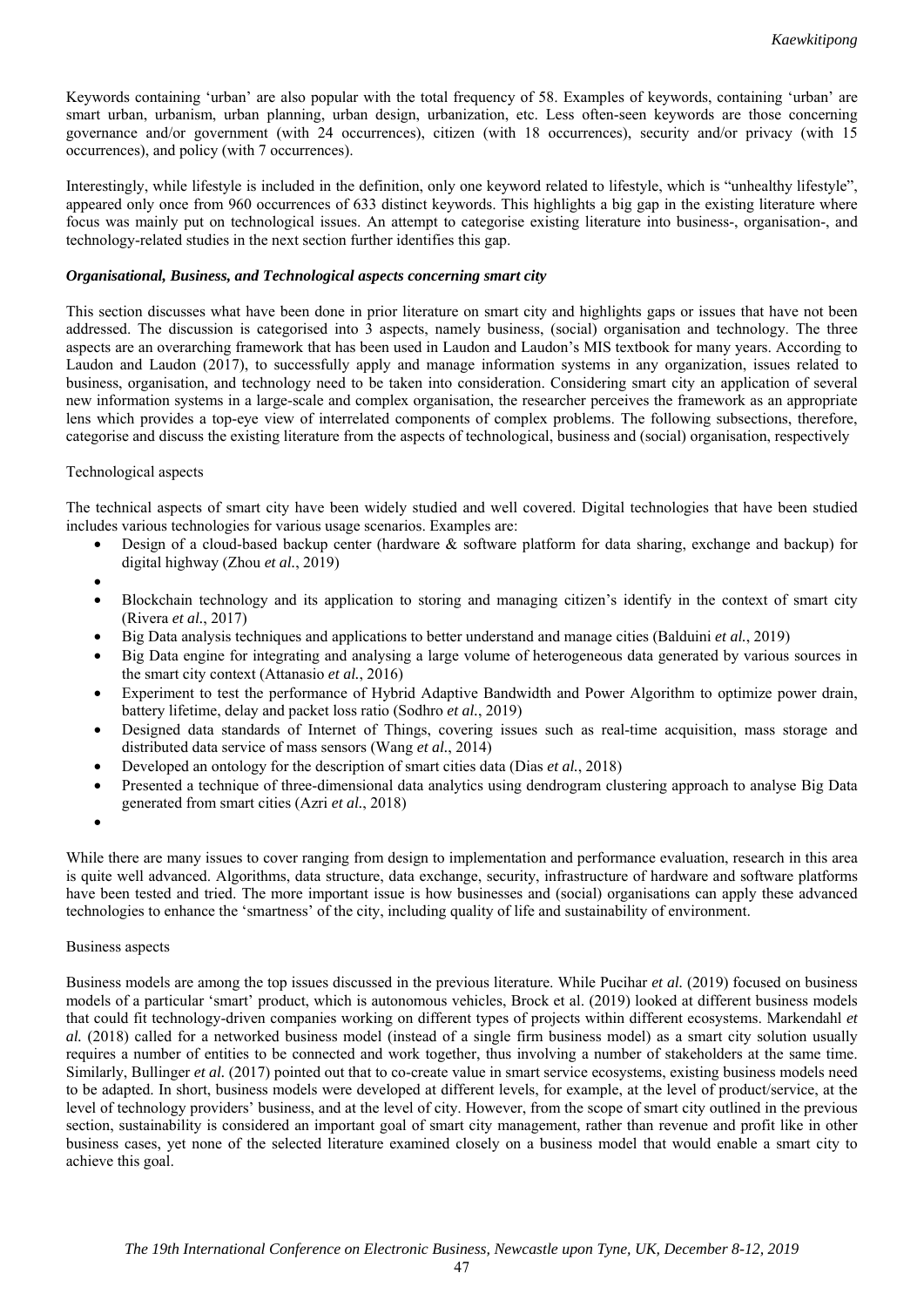Ecosystem is another topic that has been widely studied, yet from variously different perspectives. Theoretically, the business ecosystem perspective enables researchers to focus on a more interconnected view, rather than a pipeline view, of crossindustry/cross-organisation collaboration. According to Anggraeni *et al.* (2007), economic activities (as well as business and social activities) have changed from stand-alone to interconnected agents. Therefore, an understanding of continuous interaction and behavior of interconnected organizations becomes essential. Strategic management, or the management of a smart city in this context, will involve more multiple theoretical paradigms that explain complex relationships. Studying any social organization from the ecosystem perspective, thus, can be useful in building an overall picture of how the complex relationships are emerged, transformed and organised.

From the selected literature, quite a few studies looked at smart city from the ecosystem perspective. For example, Gupta *et al.* (2019) focused on the design of ecosystem and the distribution of knowledge across the smart city ecosystem. Sarma & Sunny (2017) were interested in the roles of each ecosystem actor in developing and participating in smart city. Alizadeh & Sipe (2015) highlight the need of city for digital strategy as the ecosystem has changed (in becoming smart city) as well as the roles of stakeholders.

In terms of managing smart city, Mgbere *et al.* (2018) designed information model needed for managing smart city construction projects. Waedt *et al.* 2016 discusses the increasing numbers of assets needed in smart city development and highlights city's needs for a better asset management approach that covers automatic asset identification and tracking, safe application of each asset and risk assessments.

How to apply data to manage the city were also studied in several previous studies. Ortner *et al.* (2016) studied the design of interaction process and application supporting decision-making in smart city context. O'Neill & Peoples (2016) looked at data collected from sensors around the city and how they can be used for monitoring well-being and city experiences and thus improving investment in and maintenance of infrastructure and services

To sum up, while the city management approach will change tremendously, only few studies have started to explore this topic. Changing business models as well as ecosystems is another area that has received attention from the IS researchers. However, new business opportunities and challenges opened up from these changes have barely been addressed.

## Social organisation aspects

A type of organization that is of concern to this paper is social organisation as one of the important aspects of city is society and social changes around it. Considering the definition of smart city, we can see that social is a huge area involving various issues, such as quality of life, citizenship, citizen's participation, individual's lifestyle, culture, and so on.

Many studies had already attempted to cover a few of these issues. Tian *et al.* (2018), for example, examined the changing role of citizens (in smart city context) and proposed a new concept of smart citizen with four dimensions: slacktivism (and knowledge bubble), personal digitalization, virtual social relationship, and digital life process burden. The researchers suggest that future research focus on how an individual under smart city environment should respond to the four challenging perspectives. Santos *et al.* (2017) observed the real-life city transformation process and proposed strategies, methodologies and best practices for sensitization, civic engagement, social empowerment and sustainable motivation to participate in the co design and co creation of a human smart city. Han & Hawken (2018) highlighted identity (of city), urban culture, and quality of life as one of the main areas that needed to be focused when designing and digitizing a city. Vallicelli (2018) showed that workplace culture is changing by analyzing relevant data from Twitter. The authors believed that transit hubs, urban amenities and new digital services will influence on how workplace culture will be reframed.

While smart city involves all aspects of individual's life, only few of them have been studied. In fact, every touch point that individuals interact with the city (physical buildings and infrastructures) or people (government admins, police, teachers, sale persons, etc) are changing. Therefore, the relationships need to be redesigned. In addition, the new interactions (and relationships) will eventually constructs and reconstructs a city (as a social organization). In summary, smart city will tremendously change the social structures, and the existing literature has touched only the small part of these changes.

## *Smart city in Southeast Asia*

Publications in Scopus that concerns smart city initiatives or projects in Southeast Asia are limited. As mentioned in the research method section, no publications were found for several countries, including Cambodia, Laos and Timor-leste. Only one paper was founded related to smart city in Brunei. The paper compared two methods of controlling traffic congestion and demonstrated how adaptive traffic light system can be used to minimize traffic congestion during peak hours in Brunei. The study focused more on the technological aspect, investigating which algorithm is better in this particular case.

Singapore, Malaysia, Thailand, Philippines, Indonesia and Vietnam appeared to be better studied. More studies were found, and more issues have been researched. Of all the mentioned countries, Singapore is considered the most advanced and well recognised in terms of smart city. According to Nicholls and Kruimel (2019), Singapore's 'Smart Nation' programme has just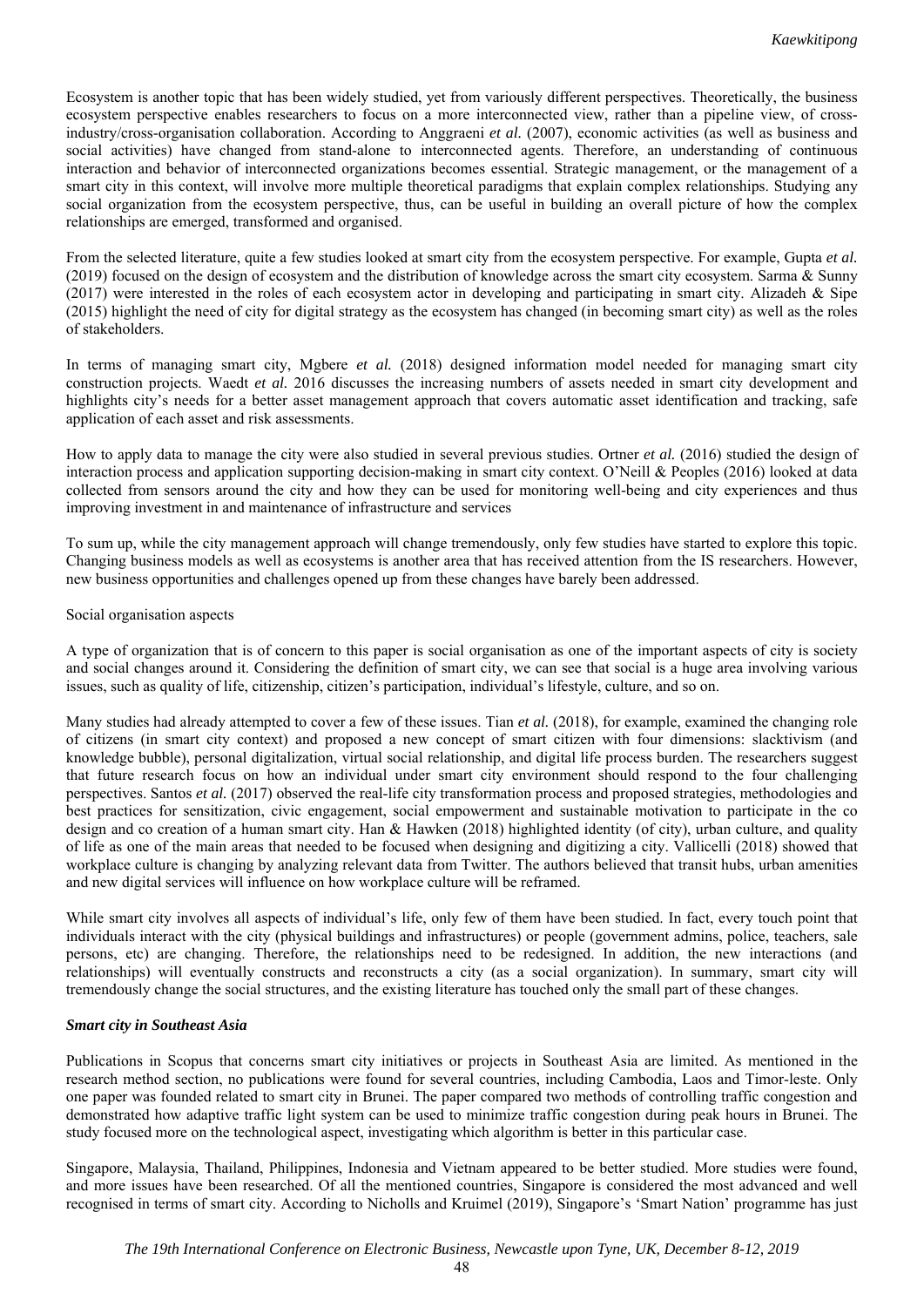started in 2014 but was quickly recognised as a world leader in smart city initiatives. One of the successful initiatives was the 3D digital map of the country which can be used to support urban planning, flood control, and so on. Kong and Woods (2018) critically examined the Singapore's Smart Nation initiative and identified three important issues that must be considered when implementing any smart solutions. The three issues include data-driven feedback loops, effective public-private partnerships, and an integration of past, present and future urbanisms. Lopes (2017) studied and compared six smart cities, including Singapore and found that all smart city initiatives underlie heavily in technologies and followed similar governance model which was a mix of collaborative, open and participatory governance. In essence, technologies and smart governance are key components to smart and sustainable cities. Interestingly, Ho (2017) used Singapore as a case study to highlight the limits of 'smart' initiatives and challenged practitioners, city managers, and governors to put citizens' needs and lifestyles at the center when designing or planning 'smart' solutions.

Specific to Thailand, smart city is usually discussed under the umbrella of Thailand 4.0, the national policy to drive the country with innovation. The Thailand 4.0 initiatives concerning smart city are, for example, industrial Internet of Things and smart farming. Taweesaengsakulthai *et al.* (2019) provided a detailed comparative study of how smart city initiatives were rolled out differently in 3 big cities, namely Phuket, Chiangmai, and Khon Kaen. Phuket was considered the first testbed in terms of smart city in Thailand, followed by Chiangmai and Khon Kaen. Khon Kaen's smart city was mainly driven by local business leaders who together co-established a nonprofit private company and engaged local people to the implementation of the smart city, successfully showcasing the bottom-up approach. From the comparison of the three smart city initiatives, the authors highlighted that a lack of clear and coherent policy statements and the central bureaucratic management made the smart city initiatives slowly developed and not serving the local's needs. Similar to Taweesaengsakulthai *et al.* (2019), Laochankham *et al.* (2019) reviewed and critiqued the national policy concerning smart city development. The authors stated that direction without a clear policy statement and highly centralized bureaucratic management style impede the country from reaching the full benefits of smart city policy implementation. A few other papers (e.g. Kordach *et al.*, 2018; Setthapun *et al.*, 2015) looked at smart city initiatives from the perspective of technology implementation and did not consider the social or business aspects of the smart city.

Focused on Ho Chi Minh city, Nguyen and Nguyen (2018) studied the design of high-rise houses within the framework of the smart city concept and presented an approach that was claimed appropriate for future constructions towards smart city development. Ha and Fujiwara (2015) developed a value-based event tree to value R&D projects especially those concern the movement towards smart city to help drive investment decisions and carefully take into consideration the issues of technological and market uncertainties. Similar to research in other countries, apart from these two papers, the other papers that were yielded from Scopus was more about technical aspects, such as numerical modeling for groundwater management (Glass *et al.*, 2018), and power system modeling for distance protection relay (Huynh and Tran, 2017).

Pratama (2018) compared smart city policy of four Indonesia cities, including Yogyakarta, Surabaya, Magelang, and Madium; all of which were winners of the Indonesian Smart City Index 2015. The author pointed out a lack of specific national-level regulation that guides smart city policy in Indonesia and thus resulting in different conceptualisation of smart city by the four cities. Another attempt to study topics related to smart city in Indonesia was that of Indrawati and Dayarani (2019). The authors looked at indicators using for measuring the index level of smart security and safety in Bandung city of Indonesia. Twenty indicators to measure the index level of smart security and safety were presented. Again, no other attempts were found to understand socialization process as well as social impacts of the smart city implementation on citizens' life.

Particular to the Philippines context, research topics related to smart city are relatively more variety compared to other Southeast Asia Countries mentioned earlier. A smart disaster management system (Alazawi *et al.*, 2014), challenges and opportunities for smart city establishment and the required ICT infrastructures (Al-Maliki, 2018), user acceptance of the smart toilet (Zakaria *et al.*, 2017), traffic congestion and speed assessment using image processing technology (Caprio *et al.*, 2018) are examples. However, their main concerns were on the technical aspects again. Only the paper by Zakaria *et al.* (2017) that studied the issue from users' perspective and not the technical aspect.

In the context of Myanmar, all studies returned from Scopus search were focused on technical aspects. The papers presented implementation of particular technologies to enable the city to be 'smarter' (e.g. the implementation of automatic vehicle license plate recognition system for smart transportation (Lin *et al.*, 2018)) or studied methods promoting more efficiency in particular systems (e.g. an efficient method of optimal routing system for transportation proposed by Soe and Thein (2018)).

Although research related to Smart city in Cambodia, Laos, and Timore-leste papers were not found in the Scopus database, the researcher did additional search in Google Scholar and found few studies attempting to report several technologies implementation and adoption in Timor-leste. For example, Chandra and McNamara (2018) have reported an initiative to implement climate-smart agriculture compared with that of Philippines (as they were both two Australian Aid-funded community-based adaptation programs from 2012 to 2015). The researchers highlighted a combination of multi-level, multiactor processes and activities that enabled the two cases to integrate adaptation, mitigation and food security outcomes. Papers that were studied in Timor-leste mainly concern climate change/control issues due to the location of the country.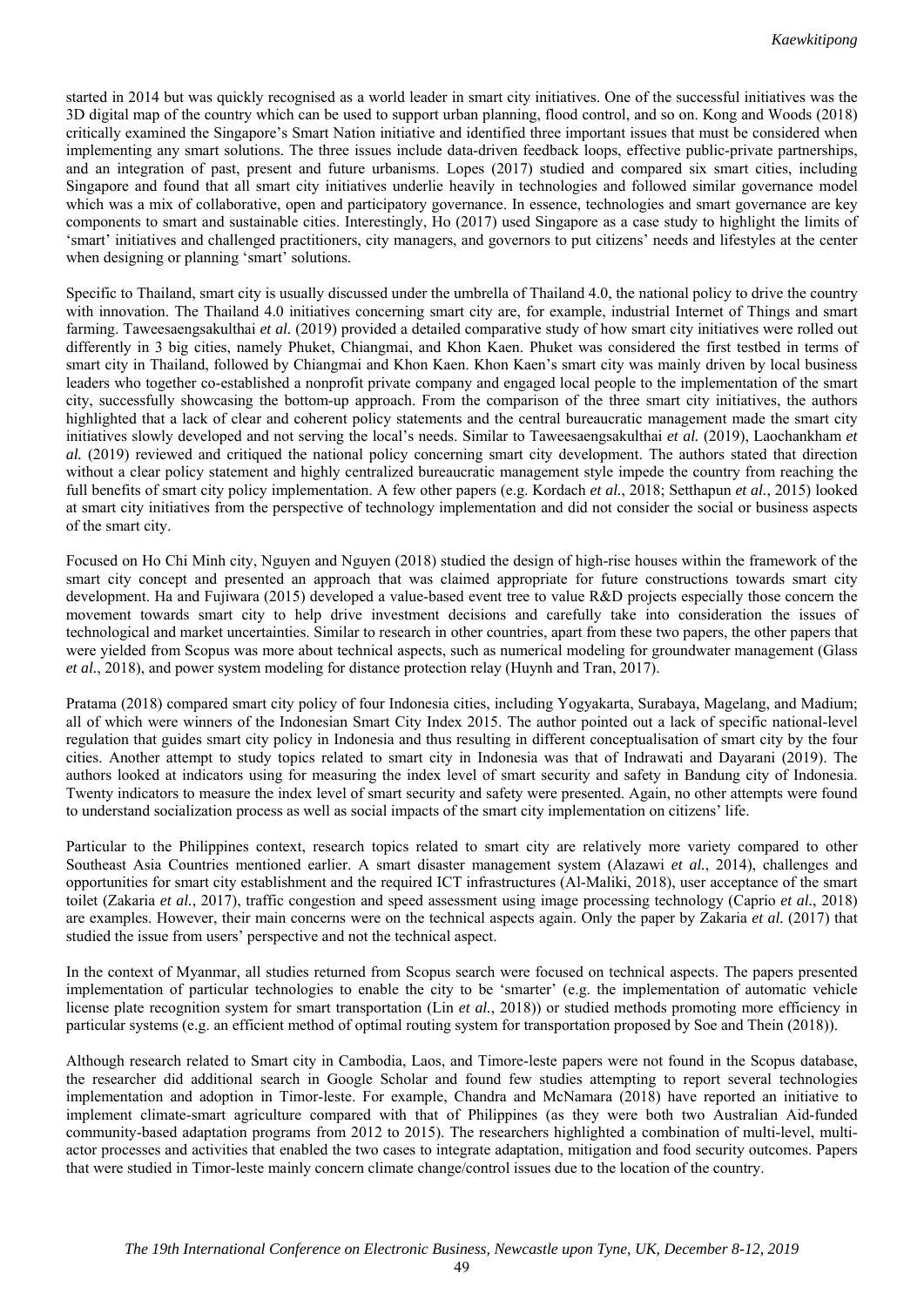#### **CONCLUSION**

This paper attempts to understand what have been researched in an area of smart city and also to identify gaps. Therefore, it selected the existing literature from Scopus database, using smart city and digital technology as search keywords. Only publications (including proceedings and journal papers) from 2010 to 2020 were extracted. The analysis of the literature looked at the definition and scope of the smart city. Keywords often used were derived to see overall pictures and focuses of the past literature. Then, the business, organisational and technical framework adopted in Laudon and Laudon (2017) was used as an analytical lens to see what have been done and highlight the gap that should be addressed in the future. Additionally, smart city research that were conducted in the context of Southeast Asia countries were also examined. The region was specifically selected due to its nature and regional trend that a number of cities are and have been urbanizing rapidly.

The definition and wide-range scope of smart city has substantiated its own importance and the need to study the area from several aspects (apart from technological aspects). The analysis of the selected literature showed that technological aspects are relatively better studied than business and organisational aspects. This is coherent with observation by Lopes (2017). The author mentioned that the majority of literature focused on technical aspects as information and communication technologies were the backbone of smart city initiatives. However, the author also pointed out that other aspects of smart city, such as governance, should be taken into consideration and need to be studied further. For the selected literature that have been categorised as business-related, business models, ecosystems, success factors and failures in implementing smart city, and how to manage a smart city from the new data (that the city can never access before) were the main issues studied in the previous literature. However, smart city transformation processes are complex and involve a number of stakeholders; the issue still requires much more in-depth studies. Social organization wise, only few studies attempted to understand the relevant issues. Changing culture, social relationship, roles of citizen, relationship between government or city manager and citizen, quality of life, condition, structures of power, structures of the society and organisations are yet to be explored and better understood.

The numbers of publications that focused on Southeast Asia region are surprisingly low. Studies in Singapore were found highest in terms of numbers, while no smart city research papers were found related to Laos, Cambodia, and Timor-leste. The analysis of the literature in this group showed similar trend when compared with the bigger pool of smart city literature reviewed in the first part of this paper. The literature that was specific to Southeast Asia were more about technical aspects. Research concerning smart city policy and smart governance policy seemed to get relatively higher attention within this group of literature, yet the number was still very low. Policy discussions and comparisons were seen in Singapore, Thailand, Malaysia, and Indonesia. This is perhaps because these countries have the higher number of big or medium-sized cities compared to other countries in the same region.

It is important to note that literature included in this study is only limited to those that are listed in Scopus database. Therefore, the result might not represent the whole reality nor cover all the studies that have been published. However, since Scopus is one of the most widely-used research databases, the results in this study should at least provide a quick jumpstart into the field, which is the main purpose of this paper.

#### **REFERENCES**

- Alizadeh, T., & Sipe, N. (2015). Brisbane's digital strategy: an economic strategy for the digital age? *Australian Planner, 52*(1), 35-41. doi:10.1080/07293682.2015.1019753
- Attanasio, A., Cerquitelli, T., & Chiusano, S. (2016). Supporting the analysis of urban data through NoSQL technologies*.* In Proceedings of the 7th International Conference on Information, Intelligence, Systems and Applications, Chalkidiki, Greece. July 13-15.
- Balduini, M., Brambilla, M., Della Valle, E., Marazzi, C., Arabghalizi, T., Rahdari, B., & Vescovi, M. (2019). Models and Practices in Urban Data Science at Scale. *Big Data Research, 17*, 66-84. doi:10.1016/j.bdr.2018.04.003
- Brock, K., den Ouden, E., van der Klauw, K., Podoynitsyna, K., & Langerak, F. (2019). Light the way for smart cities: Lessons from Philips Lighting. *Technological Forecasting and Social Change, 142*, 194-209. doi:10.1016/j.techfore.2018.07.021
- Bullinger, H. J., Neuhüttler, J., Nägele, R., & Woyke, I. (2017). Collaborative development of business models in Smart Service Ecosystems*.* In Proceedings of the 2017 Portland International Conference on Management of Engineering and Technology. PICMET, Portland, OR, USA, July 9-13.
- Dameri, R.P., & Rosenthal-Sabroux, C. (2014). Smart city and value creation. In R.P. Dameri and C. Rosenthal-Sabroux (Eds.), *Smart City: How to create public economic value with high technology in urban space* (pp. 1-12). Switzerland: Springer.
- Glass, J., Via Rico, D. A., Stefan, C., & Nga, T. T. V. (2018). Simulation of the impact of managed aquifer recharge on the groundwater system in Hanoi, Vietnam. *Hydrogeology Journal, 26*(7), 2427-2442. doi:10.1007/s10040-018-1779-1
- Gupta, R., Mejia, C., & Kajikawa, Y. (2019). Business, innovation and digital ecosystems landscape survey and knowledge cross sharing. *Technological Forecasting and Social Change, 147*, 100-109. doi:10.1016/j.techfore.2019.07.004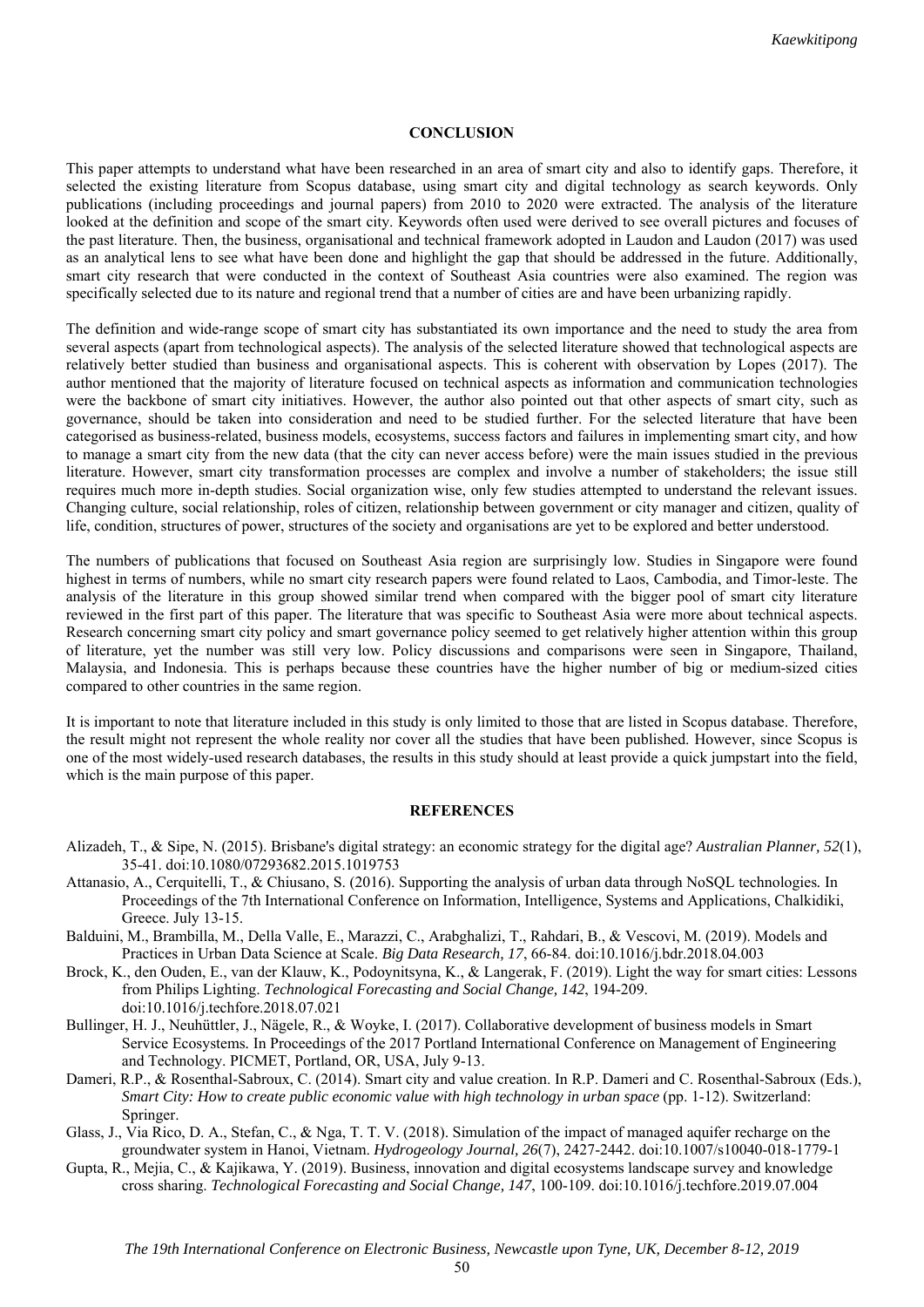- Ha, N. T., & Fujiwara, T. (2015). Real Option Approach on Infrastructure Investment in Vietnam: Focused on Smart City Project. *Global Journal of Flexible Systems Management, 16*(4), 331-345. doi:10.1007/s40171-015-0114-0
- Han, H., & Hawken, S. (2018). Introduction: Innovation and identity in next-generation smart cities. *City, Culture and Society, 12*, 1-4. doi:10.1016/j.ccs.2017.12.003
- Ho, E. (2017). Smart subjects for a Smart Nation? Governing (smart)mentalities in Singapore. *Urban Studies, 54*(13), 3101- 3118. doi:10.1177/0042098016664305
- Huynh, D. H., & Tran, X. K. (2017). *A modeling of distance protection relay based on Kalman filter: An application for Vietnam's 500kV power transmission lines.* Paper presented at the 2017 IEEE International Conference on Smart Grid and Smart Cities, ICSGSC 2017.
- Indrawati, Dayarani, T., & Amani, H. (2019). Smart security and safety index measurement: A case study in Bandung Indonesia. *Humanities and Social Sciences Reviews, 7*(5), 141-149. doi:10.18510/hssr.2019.7518
- Kong, L., & Woods, O. (2018). The ideological alignment of smart urbanism in Singapore: Critical reflections on a political paradox. *Urban Studies, 55*(4), 679-701. doi:10.1177/0042098017746528
- Laudon, K.C., & Laudon, J.P. (2017). Management Information Systems: Managing the Digital Firm 15th Edition. Pearson
- Lopes, N. V. (2017). *Smart governance: A key factor for smart cities implementation.* Paper presented at the 2017 IEEE International Conference on Smart Grid and Smart Cities, ICSGSC 2017.
- Markendahl, J., Lundberg, S., Kordas, O., & Movin, S. (2018). On the role and potential of IoT in different industries: Analysis of actor cooperation and challenges for introduction of new technology*.* In Proceedings of the10th CMI Conference on Internet of Things - Business Models, Users, and Networks. Copenhegen, Denmark, November 23-24.
- Mgbere, C., Knyshenko, V.A., & Bakirova, A.B. (2018). Building information modeling. A management tool for Smart City*.* In Proceedings of IEEE 13th International Scientific and Technical Conference on Computer Sciences and Information Technologies. CSIT, Lviv, Ukraine, September 11-14.
- Nam, Taewoo; Pardo, T. A. (2011). Smart City as Urban Innovation: Focusing on Management, Policy and Context. In Proceedings of the 5th International Conference on Theory and Practice of Electronic Governance (pp. 185-194). ICEGOV, Tallinn, Estonia, September 26-28.
- Ojo, A., Curry, E., & Janowski, T. (2014). Designing next generation smart city initiatives harnessing findings and lessons from a study of ten smart city programs. In Proceedings of the European Conference on Information Systems. ECIS, Tel Aviv, Israel, June 9-11.
- O'Neill, D., & Peoples, C. (2016). Using IT to monitor well-being and city experiences. *IEEE Potentials, 35*(6), 29-34. doi:10.1109/MPOT.2016.2555518
- Ortner, E., Mevius, M., Wiedmann, P., & Kurz, F. (2016). Design of interactional decision support applications for eparticipation in smart cities. *International Journal of Electronic Government Research, 12*(2), 18-38. doi:10.4018/IJEGR.2016040102
- Pratama, A. B. (2018). Smart city narrative in Indonesia: Comparing policy documents in four cities. *Public Administration Issues, 2018*(6), 65-83. doi:10.17323/1999-5431-2018-0-6-65-83
- Pucihar, A., Zajc, I., Sernec, R., & Lenart, G. (2019). Living lab as an ecosystem for development, demonstration and assessment of autonomous mobility solutions. *Sustainability (Switzerland), 11*(15). doi:10.3390/su11154095
- Rivera, R., Robledo, J.G., Larios, V.M., & Avalos, J.M. (2017). How digital identity on blockchain can contribute in a smart city environment. In Proceedings of the 2017 International Smart Cities Conference. ISC2, Wuxi, China, September 14-17.
- Santos, I., Nobre, A.C.B., Ibiapina, J.C., Oliveira, P.R.M., Carvalho, Z. V.N.D., & Oliveira, A.D.D. (2018). Strategies and Methodologies for Civic Engagement and Social Empowerment. In Proceedings of the 2017 IEEE 1st Summer School on Smart Cities. S3C, Natal, Brazil, August 6-11.
- Sarma, S., & Sunny, S. A. (2017). Civic entrepreneurial ecosystems: Smart city emergence in Kansas City. *Business Horizons, 60*(6), 843-853. doi:10.1016/j.bushor.2017.07.010
- Shi, J., Ming, Y., Fan, C., & Tian, L. (2018). Face recognition algorithm based on multi-scale CLBP*.* In Proceedings of the 2017 IEEE SmartWorld Ubiquitous Intelligence and Computing, Advanced and Trusted Computed, Scalable Computing and Communications, Cloud and Big Data Computing, Internet of People and Smart City Innovation, SmartWorld. San Francisco, CA, USA, August 4-8.
- Sodhro, A. H., Pirbhulal, S., Luo, Z., & de Albuquerque, V. H. C. (2019). Towards an optimal resource management for IoT based Green and sustainable smart cities. *Journal of Cleaner Production, 220*, 1167-1179. doi:10.1016/j.jclepro.2019.01.188
- Tian, J., Li, H., & Chen, R. (2018). The emerging of smart citizen concept under smart city environment*.* In Proceedings of the the 18th International Conference on Electronic Business (pp. 739-742). ICEB, Guilin, China, December 2-6.
- Vallicelli, M. (2018). Smart cities and digital workplace culture in the global European context: Amsterdam, London and Paris. *City, Culture and Society, 12*, 25-34. doi:10.1016/j.ccs.2017.10.001
- Waedt, K., Ciriello, A., Parekh, M., & Bajramovic, E. (2016). Automatic assets identification for Smart Cities: Prerequisites for cybersecurity risk assessments. In Proceedings of the IEEE 2nd International Smart Cities Conference: Improving the Citizens Quality of Life. ISC2, Trento, Italy, September, 12-15.
- Wang, W., He, Z., Huang, D., & Zhang, X. (2014). Research on service platform of Internet of Things for Smart City*.* In the International Archives of the Photogrammetry, Remote Sensing and Spatial Information Sciences, Volume XL-4 (pp. 301-303). ISPRS, Suzhou, China, May 14-16.